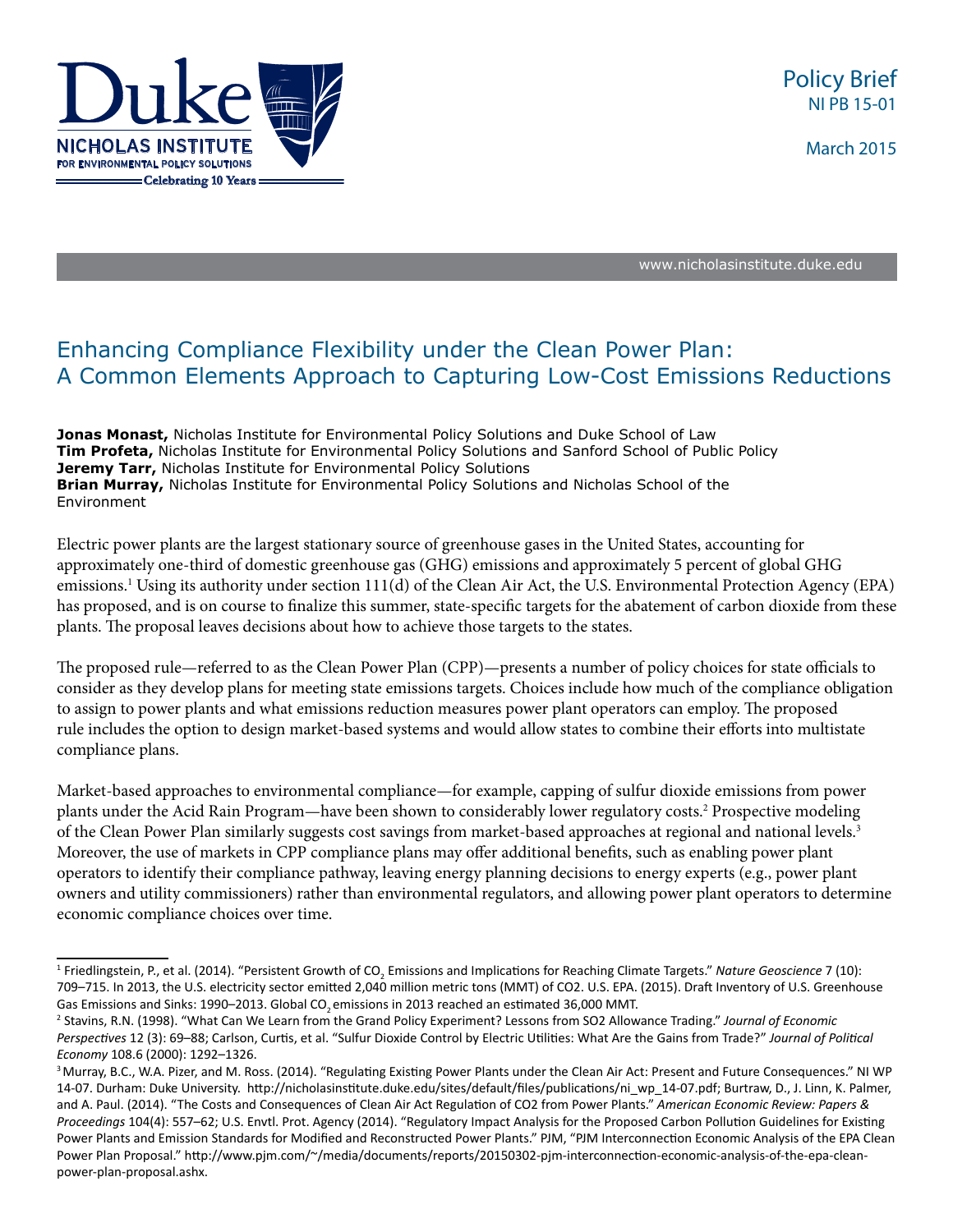Although there is an established track record of market-based compliance strategies offering economic benefits, pursuing market mechanisms under the Clean Power Plan may raise economic, administrative, and political concerns for some states. For states and stakeholders interested in exploring market-based strategies, this policy brief outlines a regulatory approach whereby state plans could incorporate a range of potentially cost-effective compliance options, including the option to participate in cross-state emissions markets, but delegate compliance choices to the operators of electric generating units (EGUs). If states opt to use the same unit of compliance and a common (or linked) tracking platform(s)— "common elements"—they could allow their covered EGUs to realize the benefits of flexible, multistate compliance options with limited up-front investment on the part of regulators.

In short, a state could develop an individual-state plan to meet its own emissions target (rather than a multistate plan to meet a joint target) and allow EGU operators to transfer compliance credits among units within a state and among states that share common elements in their compliance plans. For example, if states required plants to emit only a certain tonnage of CO<sub>2</sub> per year, but allowed those plants that exceeded their target to account for their additional emissions by purchasing credits from other plants that over complied, these states would have a compliance "element" of "tons of CO<sub>2</sub>." If multiple states then used this same element—even if the details of their compliance plans vary—they could allow power plants within their borders to use the element from another state. Under this approach, EGU operators in one state could choose to acquire a compliance instrument from other states if doing so would reduce the cost of meeting their compliance obligations. In this way, the common elements approach opens the door for flexible multistate systems in which the private owners of power plants could decide when to pursue use of common elements without requiring state governments to dedicate the resources or accept the political exposure necessary to devise a detailed multistate plan.

This brief describes the relationship between federal and state responsibilities under Section 111(d) and explains how it might allow a general common elements approach, with potential benefits for both states and EGU operators. It then identifies issues that warrant further consideration if state officials and stakeholders wish to explore this approach.

# **Federal and State Roles under Clean Air Act § 111(d) and the Proposed Clean Power Plan**

Section 111(d) of the Clean Air Act includes roles for the U.S. EPA and for state governments. The EPA develops the procedure by which states submit plans, but the statute grants states the authority to define standards for performance for the covered units within their borders. The Clean Air Act defines "standard of performance" as:

a standard for emissions of air pollutants which reflects the degree of emission limitation achievable through the application of the best system of emission reduction which (taking into account the cost of achieving such reduction and any nonair quality health and environmental impact and energy requirements) the [EPA] Administrator determines has been adequately demonstrated.4

The first step under section 111(d) requires identification of state emissions targets based on the best system of emissions reductions available to each state. The EPA's proposed rule identifies four categories of emissions reduction strategies, or "building blocks," that together form the best system of emissions reduction: (1) improving efficiency at existing coal-fired power plants, (2) increasing dispatch of existing natural gas facilities, (3) increasing or maintaining generation from zeroemitting sources (including renewable and nuclear facilities), and (4) increasing energy efficiency. The proposed Clean Power Plan applies a formula using these building blocks to the electricity sector in each state. State emissions targets differ, because the potential for reducing emissions under each category differs from one state to another.<sup>5</sup>

States have broad discretion to determine how to meet their emissions targets, and the compliance strategies available to them extend beyond those included in the building blocks used to calculate state goals.6 The proposed CPP identifies a number of options that the states may pursue, including EGU-specific strategies that delegate compliance decisions to operators; the "portfolio approach" whereby entities other than EGU owners hold some portion of the compliance obligation; a "state commitment approach" in which the state itself commits to achieving part of its emissions goal; and a multistate approach that involves essentially a joint plan submitted by a group of states to meet an aggregate performance

<sup>4 42</sup> U.S.C. § 7411(a) (2012).

<sup>5</sup>Carbon Pollution Emission Guidelines for Existing Stationary Sources: Electric Utility Generating Units, 79 *Fed. Reg.* 34,830, 34,892 (June 18, 2014) [hereinafter proposed Clean Power Plan].

<sup>6</sup>*Id.* at 34, 897, 34,900–02. Section 111(d) grants states the authority to "establish[] standards of performance" and "provide[] for the implementation and enforcement" of those standards. 42 U.S.C. § 7411(d) (2012).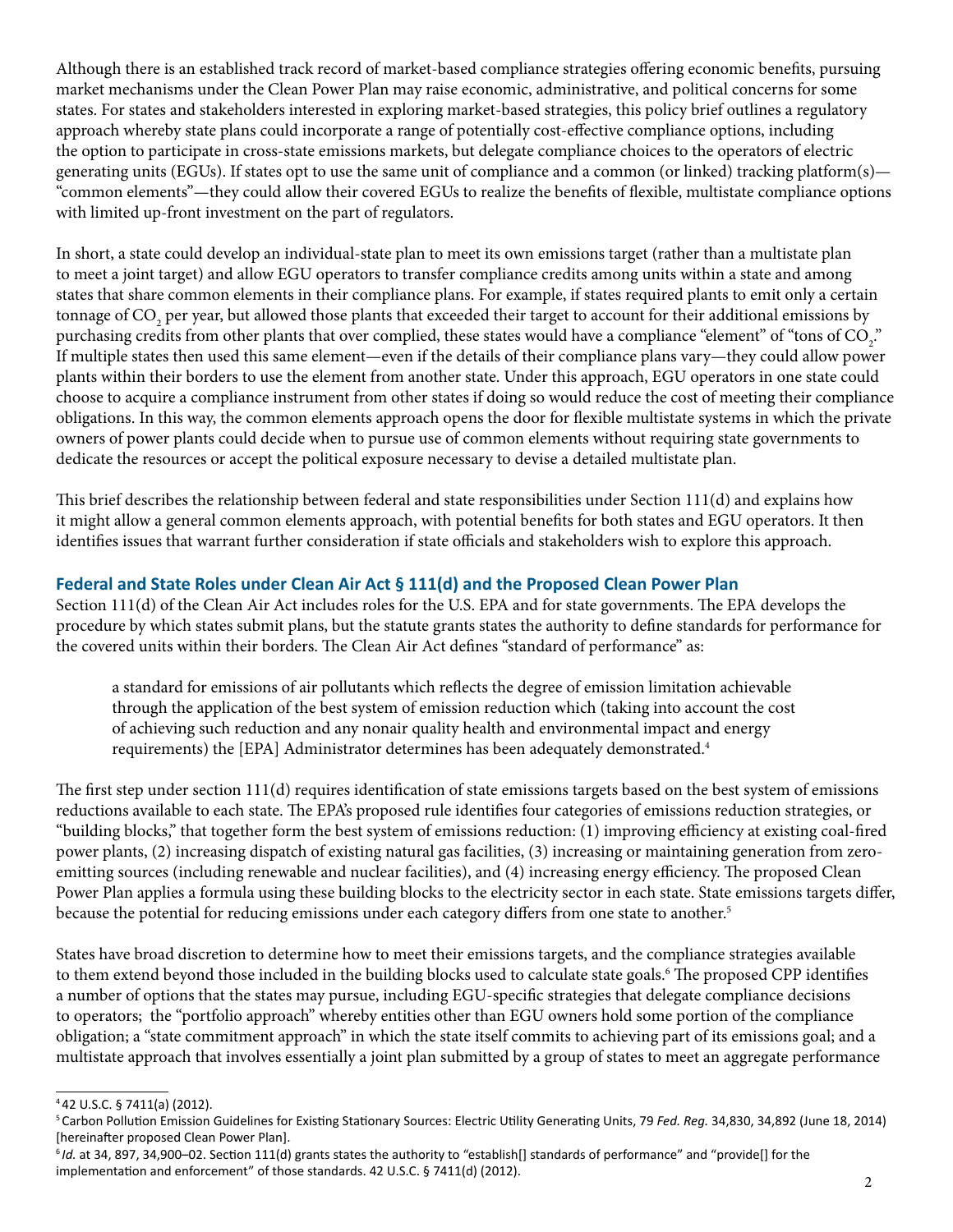level across those states.7 Although the common elements approach described in this policy brief is not expressly discussed in the proposal, it is consistent with the state plan requirements outlined in the proposal.

# **Common Elements Approach**

States, EGU operators, and other stakeholders may prefer different compliance strategies based on their respective company profiles, state energy mixes, and fuel availability, and the regulatory structures within which they operate. As referenced above, previous experience with market-based compliance approaches and preliminary modeling of their use under the proposed CPP suggest that providing compliance flexibility between sources and among a larger pool of regulated entities (e.g., through multistate programs) may lower overall compliance costs. Yet consideration of interstate market programs may face barriers in some states. For example, states anticipating lower compliance costs than their neighbors may be reluctant to allow interstate trading out of concern for higher electricity rates for their citizens. Devising a multistate compliance program may increase the resources needed to design and evaluate the program, and EGU operators within a state may not agree on a single regulatory approach. Furthermore, political opposition to cap-and-trade programs may constrain officials in some states from considering market-based compliance mechanisms even if the data suggest that such mechanisms would be more cost-effective for citizens.

The common elements approach offers a middle ground that could allow states to realize the benefits associated with multistate and market-based solutions without mandating either strategy. States would develop individual-state plans (not multistate plans) to achieve individual-state targets, defining EGU operators' obligations and the suite of strategies the operators may implement to meet their respective emissions limits. The state plan would allow the operator to determine whether to use tradable compliance instruments (i.e., credits) or other means to meet its compliance obligation.<sup>8</sup> As described below, in order to make market-based options available to EGU operators, the state plan would need to address items such as the process for creating and tracking compliance instruments.

Market-based approaches could take a number of forms under the CPP. For example, state plans could allow for the creation of emissions credits by generating power from zero-emitting sources, such as wind, solar, or nuclear energy, or by reducing electricity demand through energy efficiency or demand response programs (similar to existing renewable energy credit and energy efficiency credit markets). The state plan could establish a state limit on total emissions, create credits equal in number to the tons of emissions in the emissions limit, and distribute the emissions credits to EGU operators and other market participants through an auction system or direct allocation. EGUs would then turn in a credit for each ton of emissions during a compliance period (similar to the existing Acid Rain Program, the Regional Greenhouse Gas Initiative, and the California Cap-and-Trade Program).

A further option would involve the state assigning a compliance obligation to each affected EGU and allowing it to generate credits on the basis of over-compliance with its obligation. If the compliance obligation is mass based (i.e., based on tons of emitted CO<sub>2</sub>), the state plan could assign each EGU an emissions limit and allow it to reduce emissions by any combination of emissions reduction strategies: improving plant efficiency, decreasing utilization, investing in end-use energy efficiency or renewable energy that lowers emissions from the covered unit, and participating in a market-based program. If the EGU's emissions are below the emissions limit, the EGU would generate credits for sale to other regulated entities or for use in a later compliance year. EGUs with  $\rm CO_2$  emissions in excess of their emissions limit could maintain compliance by purchasing credits from over-compliant EGUs.

If the EGU compliance obligation is rate based (i.e., based on emissions rate targets rather than tons of emitted CO<sub>2</sub>), the state could assign to each EGU an average emissions rate that it must meet over the course of a compliance period. Credits could be created by zero-emitting generation, demand-side energy efficiency programs, or fossil fuel-fired EGUs operating at an emissions rate below the state standard. An EGU operating above the assigned emissions rate could purchase these credits and use them to improve its emissions rate.<sup>9</sup>

<sup>7</sup>Proposed Clean Power Plan, at 34,900–02 (EGU-specific strategies); *Id.* at 34,910–12 (portfolio, state commitment, and multistate approach). 8 The Common Elements Approach concept builds on insightful analyses by other individuals and organizations. *See e.g.,* Franz T. Litz & Jennifer Macedonia, Choosing a Policy Pathway for State 111(d) Plans to Meet State Objectives, GREAT PLAINS INST. AND BIPARTISAN POLICY INST. (2015 forthcoming); Lissa Lynch et al., Clean Power Plan Implementation: State Compliance Approaches with Opt-In Interstate Elements, GEORGETOWN CLIMATE CTR. AND M.J. BRADLEY & ASSOC. (2015) (available from authors upon request); Steven Michel & Nielsen, Carbon Reduction Credit Program: A State Compliance Tool for EPA's Clean Power Plan Proposal, WESTERN RESOURCE ADVOCATES (2014). Proposed Clean Power Plan, at 34,897.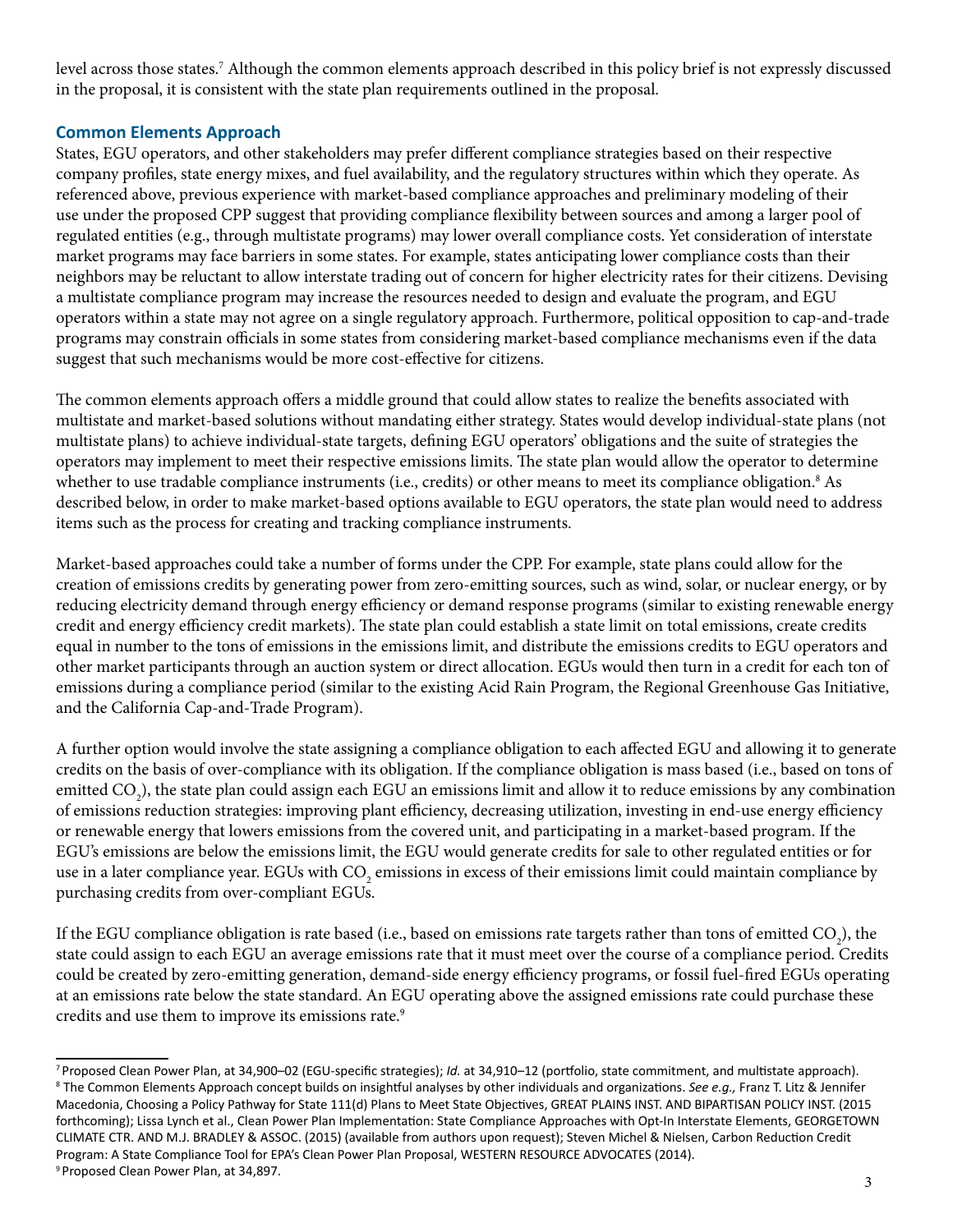## **Benefits of the Common Elements Approach**

The common elements approach described in this brief offers a number of potential benefits.

#### *State Autonomy*

A multistate compliance plan raises a number of potential challenges, including the need to find agreement on policy choices among states with divergent economic and political circumstances. The EPA has already addressed the most significant policy choice—the stringency of state targets—and the common elements approach obviates the need for a negotiated state consensus on remaining policy choices. The ability to transfer compliance instruments among states would require shared definitions of those instruments and a common or linked tracking system(s) to protect against double counting. States could decide individually the degree to which they wish to coordinate with one another on these issues, thereby ensuring state plan alignment and opportunities to transfer credits between states.<sup>10</sup> Similarly, states may decide to align other plan components, such as protocols for crediting energy efficiency and renewable energy in a rate-based compliance system.

Overall, states would remain free to make their own decisions about the nature of compliance credits (e.g., mass based or rate based), how to distribute the compliance obligation among EGUs/companies, how to resolve stakeholder concerns, and other issues.<sup>11</sup> As a result, one state could auction credits, as in the California Cap and Trade Program and the Regional Greenhouse Gas Initiative, while another could grant entities the flexibility to trade credits if they over-comply with a plant-specific emissions standard. Despite these differences, the two states could allow their entities to trade the credit for a ton of  $\mathrm{CO}_2^{}$  that is their systems' common element.

## *Operator Choice*

Market-based approaches allow EGUs to choose the compliance strategy or strategies that are best suited for the firm. State officials implementing a common elements approach would neither have to endorse nor mandate a particular compliance strategy. Instead, they could specify EGUs' compliance obligations and provide a range of choices for meeting those obligations. The state plan could delegate the compliance choice to the EGU operators, who have the best understanding of the short-term and long-term plans for their EGUs and the broader trends affecting the electricity system. This potential benefit is not without its tradeoffs: enhancing operator choice would reduce state control over EGU compliance choices. States concerned that trading may result in higher electricity rates would need to explore the potential costs and benefits associated with interstate trading before pursuing a common elements approach.

#### *Expanded Range of Compliance Options*

The common elements approach allows operators to take advantage of the lowest-cost compliance option—whether available in state or out of state. The more state plans that include a common set of compliance options and similar language defining market-based instruments, the broader the number of sources that may choose to participate in a market.

#### *Lower Administrative Burden*

Because individual-state plans are the backbone of the common elements approach, regional planning in the form of negotiations, model rule writing, multistate plan development and submittal, or a memorandum of understanding between states is unnecessary.12 A state could develop a compliance plan without engaging in formal interstate negotiations and

<sup>11</sup> Individual state definitions of compliance instruments will determine which states interact under the common elements approach. This dynamic already occurs with renewable energy credits (RECs), because states with renewable portfolio standards use different definitions of renewable energy. Some RECs may count toward compliance in numerous states, while other RECs may count toward compliance in a single state. Trading between states with rate-based plans and those with mass-based plans would complicate efforts to determine the validity of a credit and therefore might not be permissible under the approach described in this brief.

 $12$  The proposed CPP allows states to make a request for a one-year extension to the June 30, 2016, state plan submission deadline. Such a request must include justifiable reasons for the extension, such as "the need for multi-state coordination in the development of an individual state plan, or the process and coordination necessary to develop a multi-state plan." Proposed CPP, at 34,915. States developing a multistate plan can seek a two-year extension (until June 20, 2018) but must complete an initial submittal by June 30, 2016, that includes "executed agreements among the participating states and a road map for both design of the multi-state program and its implementation at the state level." *Id,* at 34,916. The proposal notes that a memorandum of understanding (MOU) among states is one approach. *Id.* It is unclear, however, whether the common elements 4

<sup>&</sup>lt;sup>10</sup>The proposal discusses a version of a multistate plan in which "all states participating in a multi-state plan separately make individual submittals that address all elements of the multi-state plan," as opposed to one joint plan submittal. Proposed Clean Power Plan, at 34,911. Unlike the multistate option identified in the proposed CPP, the common elements approach would not require states to negotiate with one another to develop a multistate plan. Rather, the individual-state plans would describe the nature of compliance credits, designate a tracking platform, and allow for interstate transfers of credits among states with plans that share these essential common elements.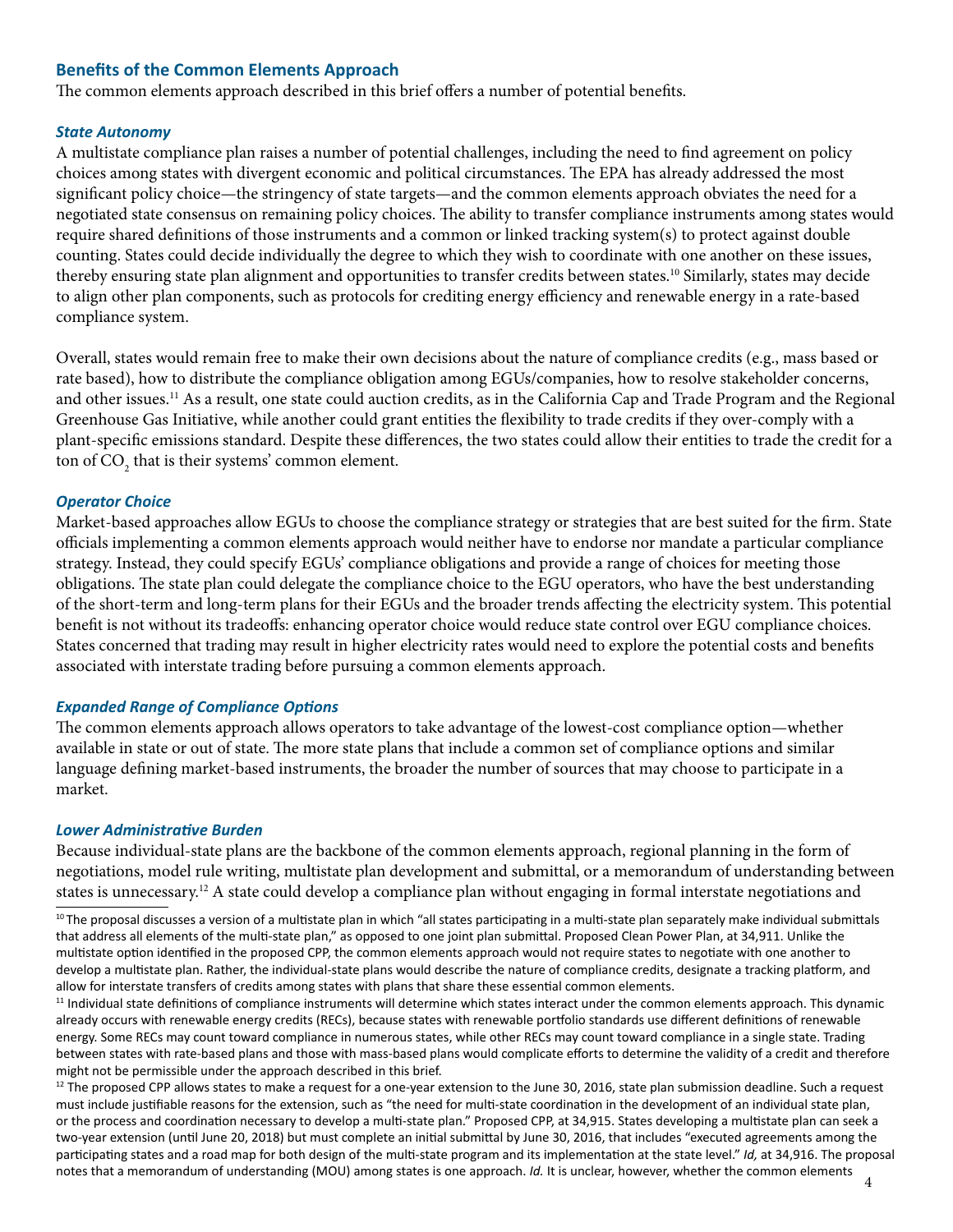still benefit from low-cost mitigation opportunities in another state if the two states choose the same credit definition and tracking platform. Informal conversations among states could allow them to strategically choose a common platform and credit definition and thereby permit their EGUs to access a larger pool of credits.

Another administrative benefit is that a state need not name in its plan the states whose credits it will accept. Rather, the state plan would describe the nature of the credit (e.g., permission to emit one ton of carbon or, in a rate-based framework, tons of avoided generation) and include provisions to ensure credit integrity and to avoid double counting. Unlike with Regional Greenhouse Gas Initiative, there is no predetermined group of states working together; credits would be tradable among states with congruent plans.

## *Maintain Traditional State Agency Roles*

A strategy that identifies targets for covered units and that identifies a suite of compliance strategies from which EGU operators may choose would maintain state-level agencies' traditional roles. The state environmental agency would develop the state compliance plan, including obligations for covered entities and parameters of compliance options from which operators may choose, such as a carbon market. Unit operators and utility regulators would continue to make energy decisions and address reliability considerations. State energy offices would continue to pursue their mandates.

## **State Planning Considerations**

#### *Existing Models*

A common elements approach operates much like existing renewable energy credit (REC) markets. Twenty-nine states have renewable portfolio standards (RPSs), which require a portion of electricity generation or sales to come from renewable sources.13 These programs allow companies to comply with the renewables requirements by surrendering RECs that represent 1 MWh of renewable energy generation.<sup>14</sup> State laws implementing RPSs define what constitutes a renewable source (e.g., solar, wind, biomass, or swine waste) and prescribe how RECs are created. These jurisdictions often allow covered entities to utilize credits that originate either inside or outside the state, so long as they meet criteria specified by the state of compliance. In addition to defining the RECs and what constitutes a renewable energy facility, state RPSs designate approved tracking systems to protect against double counting.

In North Carolina, for example, statutory and regulatory provisions allow power companies to use RECs from in-state or out-of-state renewable energy facilities toward renewable standards,15 so long as the RECs are issued by or imported into the state-designated tracking platform: the NC-Renewable Energy Tracking System (NC-RETS).16 RPSs in Missouri and Kansas operate similarly in that they define a renewable energy credit as 1 MWh of renewable generation,<sup>17</sup> allow interstate transfers,<sup>18</sup> and require RECs to be tracked on a designated tracking platform—the North American Renewables Registry (NAR).19 These three states—North Carolina, Missouri, and Kansas—neither formally coordinated the provisions of their RPS programs nor named each other in their state statutes. Nevertheless, RECs that originate in each state can be used toward compliance in the other states because the three states' programs allow for out-of-state RECs and designate common or electronically linked tracking platforms—NC-RETS and NAR.<sup>20</sup> Similarly, EGUs in states with common elements (i.e., common credit definitions and a mutual (or linked) platform could transfer CPP credits across state lines for compliance without a formal multistate agreement.

#### *Tracking Platform and Double Counting*

The proposed Clean Power Plan—like state REC and CO<sub>2</sub> programs—requires that no two EGUs utilize the same tradable instrument for compliance.<sup>21</sup> Credit tracking platforms ensure that credits are authentic and have only one owner at

approach would qualify for a two-year extension under the proposal or, if so, whether an MOU would be necessary. 13 Database for State Incentives for Renewables and Efficiency, RPS Policies Map, http://ncsolarcen-prod.s3.amazonaws.com/wp-content/uploads/2015/01/RPS\_map.pdf.

- <sup>17</sup> Kan. Admin. Regs. § 82-16-1(k) (2015); Mo. Code Regs. Ann. Tit. 4, § 240-20.100(1)(J) (2015).
- <sup>18</sup> *See* Kan. Admin. Regs. § 82-16-1(k); Mo. Code Regs. Ann. Tit. 4, § 240-20.100(3)(G) (2015).

<sup>14</sup>In some states, energy efficiency credits can count toward RPS requirements. *See e.g.,* N.G. Gen. Stat. § 62-133.7(b)(2) (2015).

<sup>&</sup>lt;sup>15</sup> N.C. Gen. Stat. § 62-133.7(b)(2)(e) (2015) (limiting the use of out-of-state RECs to 25% of an RPS obligation).

<sup>16</sup> N.C. Utilities Comm'n. Rules and Regs. § R8-67(h)(2).

<sup>19</sup>Kan. Admin. Regs. § 82-16-6(d) (2015); Mo. Code Regs. Ann. Tit. 4, § 240-20.100(3)(F) (2015).

<sup>&</sup>lt;sup>20</sup> North American Renewables Registry, Frequently Asked Questions, http://www.narecs.com/about-the-registry/ (explaining that NAR "is set up to

export certificates to NC RETS and accept imports of certificates from [five other registries, including NC-RETS]"). <sup>21</sup> See Proposed Clean Power Plan, at 34,913 (explaining that an emissions standard must not be "duplicative").<br>5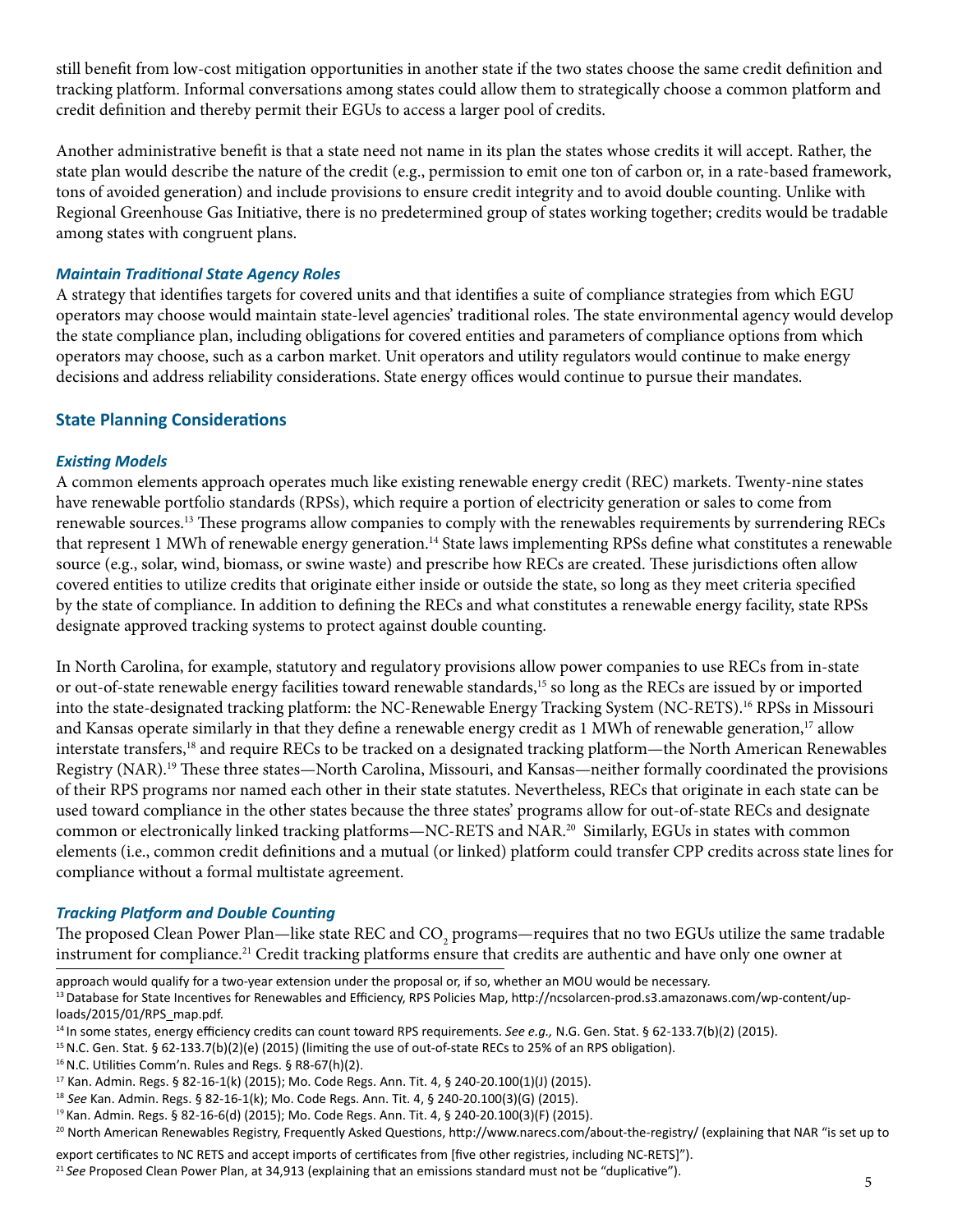any point in time by enabling the creation, tracking, transfer, and retirement of credits through a centralized electronic interface.<sup>22</sup> A number of such platforms already exist in the United States to handle carbon credits,<sup>23</sup> carbon offsets,<sup>24</sup> RECs, and energy efficiency credits.25 In addition, many states have experience with the EPA's Allowance Management System, which is used to track allowance transfers under the Acid Rain Program, the Clean Air Interstate Rule, and the Cross-State Air Pollution Rule.26

When it comes to designating a tracking system for CPP purposes, states have a range of choices. First, they could request that the EPA develop a tracking platform and allow them to utilize it at their discretion. This approach would build on the EPA's existing infrastructure for tracking emissions allowances as well as on the agency's ongoing inventory of EGU emissions. A national platform would facilitate transfers not just among states in the same region but also among regions, widening the availability of low-cost carbon reductions while further reducing the need for state coordination. Second, individual states could establish their own tracking systems, similar to the systems that states such as North Carolina and Michigan use to track RECs pursuant to their respective renewable portfolio standards.27 A state-specific tracking system would need to electronically interface with other registries to facilitate the cross-state transfer of compliance instruments. Alternatively, a state might designate a tracking system that is also selected by other states. Private companies such as APX develop and operate electronic tracking platforms for RECs and carbon offsets, and similar platforms may develop for Clean Power Plan credits.<sup>28</sup>

## *Rate- or Mass-based System*

As described above, states could use a common elements approach in a rate- or mass-based framework. Because state emissions targets differ, rate-based interstate trading would require more coordination than mass-based interstate trading to define the instruments that may trade and the level of avoided emissions those instruments represent. For example, credits for renewable generation could represent avoided emissions relative to the emissions target of the state where the credit was generated, the emissions target of the state where the credit is used, or an aggregate rate-based target for the group of states accepting the credit. A rate-based framework may also require alignment of energy savings protocols to ensure a consistent approach for assigning credits for the impacts of energy efficiency programs. The issue of aligned protocols does not arise in a mass-based approach, because any impacts of energy efficiency programs, zero-emitting generation, and natural gas generation are captured by reductions in total emissions rather than represented by fungible credits. As a result, mass-based state plans may involve less coordination among states than rate-based plans.<sup>29</sup>

## **Conclusion**

Many state officials and other stakeholders are considering market-based approaches to CPP compliance because the approaches offer potential economic benefits and leave energy planning decisions to EGU operators and utility commissions. At the same time, the prospect of pursuing market mechanisms, including interstate markets, may raise practical and political challenges for some states.

The common elements approach allows a state to develop an individual-state plan to achieve its CPP emissions targets and gives power plant owners the option to participate in cross-state emissions markets. Operators could choose to transfer compliance credits among states to take advantage of low-cost abatement opportunities, so long as the states involved have compliance plans with common elements—namely, aligned definitions of compliance credits and a common or linked tracking platform to protect against double counting. This approach maintains state autonomy, enhances compliance flexibility for operators, places compliance choices in the hands of energy experts, and maintains traditional state agency roles—without requiring a formally negotiated agreement among states. For states for which interstate market mechanisms raise concerns, the common elements approach provides an opportunity to capture the advantages of transferring low-cost reductions among states without mandating a top-down compliance strategy to power companies.

<sup>&</sup>lt;sup>22</sup> Contract-path auditing is an alternative to tracking systems for protecting against double counting. Environmental Tracking Network of North America, Learn More, http://www.etnna.org/learn.html#tracking.

<sup>&</sup>lt;sup>23</sup> Examples include the RGGI Carbon Dioxide Allowance Tracking System used by RGGI and the Compliance Instrument Tracking System Service used for the California and Western Climate Initiative carbon trading programs.

<sup>&</sup>lt;sup>24</sup> Examples include the Climate Action Reserve and the American Carbon Registry.

<sup>&</sup>lt;sup>25</sup> Examples include NC-RETS, Michigan Renewable Energy Certification System, Midwest Renewable Energy Tracking System, and Western Renewable Energy Generation Information System.

<sup>26</sup> U.S. Envtl. Prot. Agency, Allowance Transfers, http://www.epa.gov/AIRMARKETS/participants/allowance/index.html.

<sup>27</sup> N.C. Utilities Comm'n. Rules and Regs. § R8-67(h)(2); Michigan Renewable Energy Certificate System, Home, http://www.mirecs.org/.

<sup>28</sup> APX, Registries Supported by APX, http://www.apx.com/registries-supported-by-apx/.

<sup>&</sup>lt;sup>29</sup> The EPA could reduce the amount of coordination required by providing specific guidance regarding rate-based trading in the final rule.  $6$